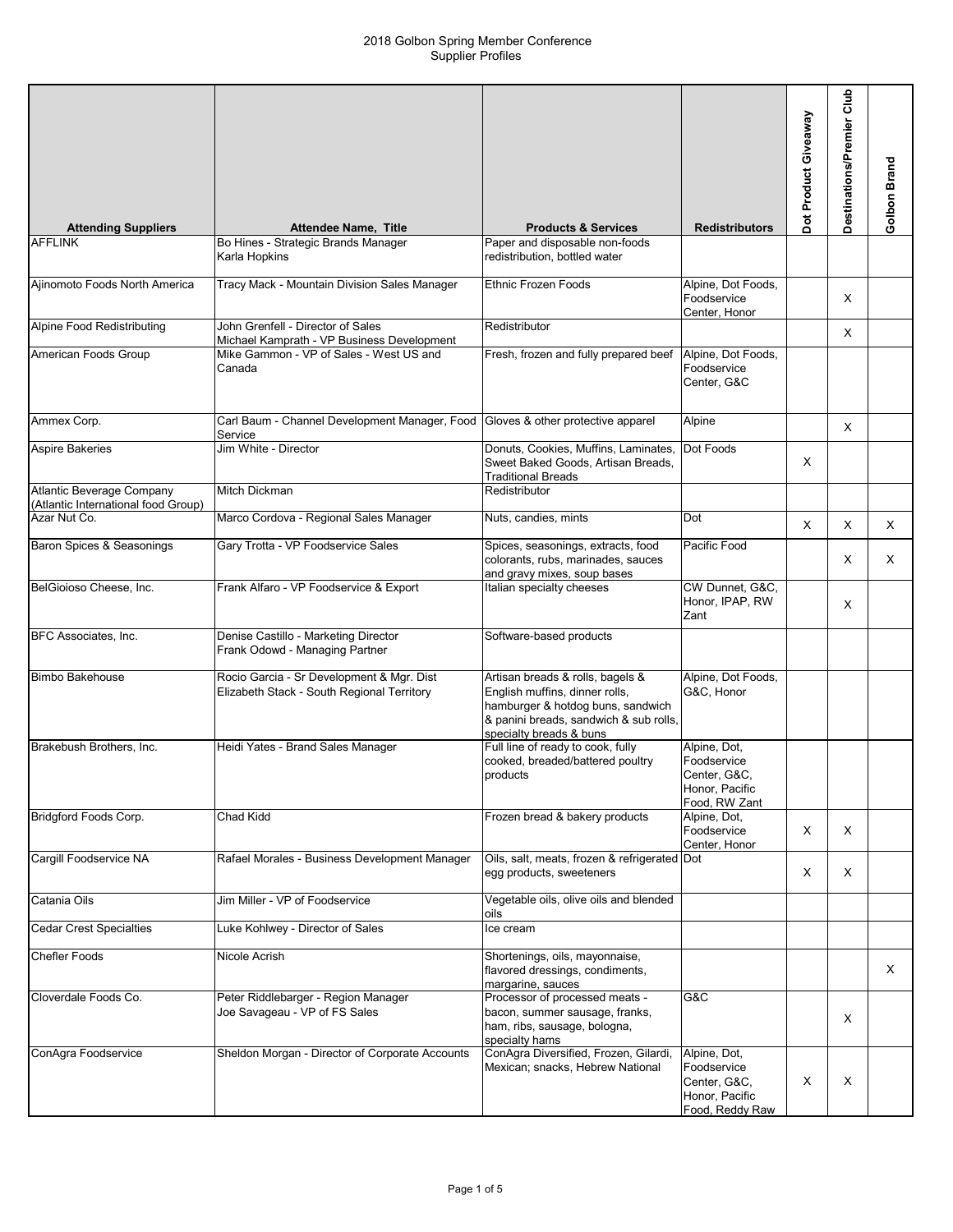| <b>Attending Suppliers</b>           | <b>Attendee Name, Title</b>                                                                                                                                                                                        | <b>Products &amp; Services</b>                                                                                                                                    | <b>Redistributors</b>                                         | Dot Product Giveaway | Club<br>Destinations/Premier | Golbon Brand |
|--------------------------------------|--------------------------------------------------------------------------------------------------------------------------------------------------------------------------------------------------------------------|-------------------------------------------------------------------------------------------------------------------------------------------------------------------|---------------------------------------------------------------|----------------------|------------------------------|--------------|
| Daily's Premium Meats                | Bill Kirch - Western Division Manager                                                                                                                                                                              | Processed pork products--bacon,                                                                                                                                   | Pacific Food.                                                 |                      |                              |              |
|                                      |                                                                                                                                                                                                                    | ham, sausage                                                                                                                                                      | Reddy Raw, RW<br>Zant                                         |                      | X                            | $\times$     |
| Deb El                               | Mark Uviduch - Midwest Region Manager<br>Joe Gunter - National Account Manager                                                                                                                                     | Burgers, beef patties, ground beef<br>products, meatballs, turkey meatballs,<br>Philly style meat items                                                           | Honor                                                         |                      |                              |              |
| Dot Foods, Inc.                      | Kent Savage - Senior Director Sales Manager<br>Lindsey Boyd- Customer Experience Manager<br>Chad Crater - Regional Sales Manager<br>Jason Vitale - Regional Sales Manager<br>Ben Tracy - Corporate Account Manager | National redistribution                                                                                                                                           |                                                               | X                    |                              |              |
| Duracell/Alliance Distribution       | Austin Capps - Strategic Account Manager<br>Larry Nickels - Director of Key Accounts                                                                                                                               | Distributor Operations Supply,<br>Redistributor for Duracell                                                                                                      |                                                               |                      |                              |              |
| Eastern Fish Company, LLC            | Marc Soranno - Sales Manager                                                                                                                                                                                       | Importer of Shrimp, Scallops, Crab,<br>Lobster, Squid and several species of<br>finfish (salmon, tilapia).                                                        | Dot Foods                                                     |                      |                              |              |
| Elohi Strategic Advisors/TiNDLE      | Caroline Martinez - Regional Sales Manager<br>Rob Babikan - Sales Manager                                                                                                                                          |                                                                                                                                                                   |                                                               |                      |                              |              |
| Enterprise Café                      | Angela Saurer - Client Support Specialist<br>AnitaTaylor - Director of Client Support<br>Steve Strasser - CEO                                                                                                      | Enterprise Café provides a single<br>platform to engage your sales force,<br>customers and vendors to drive your<br>strategic intent.                             |                                                               |                      |                              |              |
| Essendant                            | Amy Moser - Strategic Groups Executive<br>Dominick Consiglio - Director Category<br>Development                                                                                                                    | Non-Foods and dispossable products,<br>Jan/San products, warewashing                                                                                              |                                                               |                      | Χ                            |              |
| Frick's Quality Meats, Inc.          | Mark Duncan - Food Service Sales Manager                                                                                                                                                                           | Ham, Turkey, Sausge, Bacon                                                                                                                                        | <b>GPA</b>                                                    |                      |                              |              |
| Furmano Foods                        | Frank Furman - Director of Sales; Foodservice<br>Corporate Accounts                                                                                                                                                | Canned tomatoes and tomato<br>products                                                                                                                            | Dot, Honor                                                    |                      |                              | $\times$     |
| <b>General Mills</b>                 | Tracy Brue - Sales<br>Mike Zatorski - Senior Account Manager                                                                                                                                                       | Dry grocery, cereal, yogurt, frozen<br>bakery                                                                                                                     | Alpine, Dot, G&C                                              |                      |                              |              |
| GOJO Industries, Inc.                | Mike Dudleston - National Account Director<br>Paul Lenhart - Corporate Account Director<br>Meghan Vajgert - Corporate Account Director                                                                             | Hand sanitizers, soaps, cleaner,<br>disinfectants, dispensers                                                                                                     | Dot, R3, Essendent                                            |                      |                              |              |
| Golbon Convenience Store<br>Services | Ryan Peters - VP of Convenience Store Services                                                                                                                                                                     | Assisting distributor members in<br>growing foodservice sales and helps<br>traditional foodservice distributors<br>branch out into the convenience store<br>arena |                                                               |                      |                              | X            |
| Generic Golbon 360                   | Bradley Backstrom - Marketing Director                                                                                                                                                                             | Golbon branded products and<br>procurement programs                                                                                                               |                                                               |                      |                              |              |
| Golbon - Lumen Creative              | Bradley Backstrom - Marketing Director                                                                                                                                                                             | Full service graphic design, website<br>development, marketing, advertising,<br>search engine optimization, social<br>media campaings                             |                                                               |                      |                              |              |
| Golbon Protein Advantage (GPA)       | Mark Hotchkiss - VP of Protein Advantage                                                                                                                                                                           | Fresh beef and pork                                                                                                                                               |                                                               |                      |                              | X            |
| Graybar Electric Company, INC.       | Scott Moseman - National Sales Manager<br>Roy Catibayan - Strategic Account Manager -<br>(Corporate) Property Development / Commercial                                                                             | Supply chain services                                                                                                                                             |                                                               |                      |                              |              |
| <b>Great Lakes Cheese</b>            | Joe Goetz - Corporate Account Manager                                                                                                                                                                              | Cheese - natural, processed,<br>specialty                                                                                                                         | <b>IPAP</b>                                                   |                      | X                            | X            |
| <b>Hearthside Food Solutions</b>     | Gerry Mangano - VP Business Development                                                                                                                                                                            | Dry milk, bread crumbs, food release,<br>crackers, imitation bacon bits                                                                                           | Dot Foods                                                     |                      | Χ                            | X            |
| <b>High Liner Foods</b>              | Joseph Webster - Regional Manager                                                                                                                                                                                  |                                                                                                                                                                   | Alpine, Dot,<br>Foodservice<br>Center, G&C,<br>Honor, RW Zant |                      | Χ                            |              |
| Hirzel Canning Co.                   | David Barnhart - Director of Foodservice Sales                                                                                                                                                                     | Canned tomato products                                                                                                                                            | <b>Foodservice Center</b>                                     |                      | X                            |              |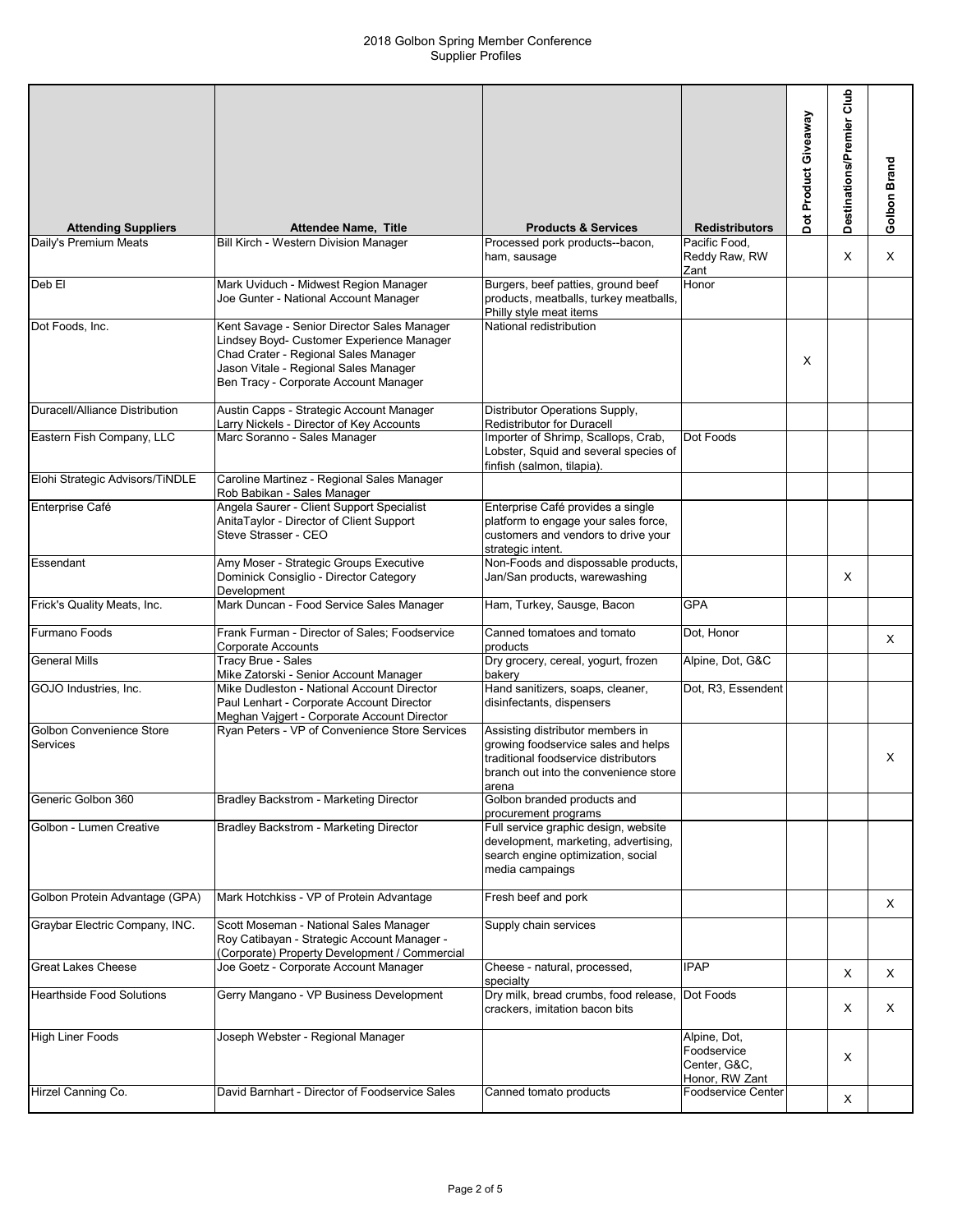| <b>Attending Suppliers</b>          | <b>Attendee Name, Title</b>                                                                                                           | <b>Products &amp; Services</b>                                                             | <b>Redistributors</b>                                                                                | Dot Product Giveaway | Destinations/Premier Club | Golbon Brand |
|-------------------------------------|---------------------------------------------------------------------------------------------------------------------------------------|--------------------------------------------------------------------------------------------|------------------------------------------------------------------------------------------------------|----------------------|---------------------------|--------------|
| Idahoan Foods LLC                   | Moz Sayeed - Senior Director, Field Sales &                                                                                           | Dehydrated potatoes                                                                        | Alpine, Dot Foods,                                                                                   |                      |                           |              |
|                                     | Corporate Accounts<br>Carlton Bird - Director, East                                                                                   |                                                                                            | G&C                                                                                                  |                      | X                         |              |
| Ignition by TELUS                   | David Feaster - OMS Principal<br>Mike Watson - Sr. Director Customer Development                                                      | Software                                                                                   |                                                                                                      |                      |                           |              |
| Indiana Packer Corporation          | Matt Bolin - Indiana Packer Corporation                                                                                               | Pork products                                                                              | <b>GPA</b>                                                                                           |                      |                           | X            |
| <b>IPAP</b>                         | Amanda Van Eyck - Director of Member<br>Development                                                                                   | Refrigerated Redistribution                                                                |                                                                                                      |                      | X                         | X            |
| J & B Group                         | <b>Cory Plys</b><br>Glen Kurt - Regional Account Executive                                                                            | Beef patties                                                                               | Dot Foods                                                                                            |                      |                           |              |
| John B. Sanfilippo & Son, Inc.      | Kristen Schultz - National Accounts Manager West<br>Chris Murray - Eastern Region Manager                                             | Nuts, peanut butter, snacks                                                                | Dot Foods                                                                                            |                      |                           |              |
| Kabobs Inc.                         | Catherine Anderson - Vice President Sales &<br>Marketing                                                                              | Appetizers                                                                                 | Dot Foods                                                                                            |                      | X                         |              |
| <b>Kellogg's Specialty Channels</b> | Jill Abram - Area Sales Manager                                                                                                       | Cereals, snacks, Morningstar,<br>crackers                                                  | Alpine, Dot, Honor,<br>Reddy Raw                                                                     |                      | Χ                         |              |
| King & Prince Seafood Corp          | John Barry - Director of Sales                                                                                                        | Shrimp, fish, specialty products                                                           | Alpine, Dot, Honor,<br>RW Zant                                                                       |                      |                           |              |
| Koch Foods                          | Ed Kilmain - Regional Sales Manager                                                                                                   | Fully cooked, ready to cook,<br>commodity chicken                                          | Alpine, G&C,<br>Honor, Pacific<br>Food, RW Zant                                                      |                      | Χ                         |              |
| Lamb Weston Holdings, Inc.          | Nick Morgan - Sales Manager<br>Mike Kleinick - Director Sales - Corporate Accounts                                                    | Frozen potatoes and appetizers                                                             | Alpine, Dot,<br>Foodservice<br>Center, G&C,<br>Honor                                                 | Χ                    | Χ                         |              |
| Lyons-Magnus                        | Scott Orr - Regional Manager                                                                                                          | Pancake and waffle syrup, fountain<br>syrup, drink bases, canned fruit<br>fillings, juices | Alpine, Foodservice<br>Center                                                                        |                      | Χ                         | Χ            |
| Major Products, Inc.                | Enright Christopher - Corporate Chef Regional<br>Sales Manager                                                                        | Soup bases, gravies, and sauces                                                            | Alpine                                                                                               |                      |                           |              |
| Mars Foodservice - Uncle Bens       | Erich Laabs - Regional Distribution Sales Manager   Rice, grains, stuffing<br>Jennifer Freitas - Regional Distrution Sales<br>Manager |                                                                                            | Dot, Honor                                                                                           |                      |                           |              |
| McCain Foods, Inc.                  | Liana Whitaker                                                                                                                        | Frozen potatoes and appetizers                                                             | Alpine, Dot,<br>Foodservice<br>Center, G&C,<br>Honor, K&G,<br>Pacific Food,<br>Reddy Raw, RW<br>Zant | Х                    | Χ                         |              |
| <b>Michael Foods</b>                | Michelle Harder                                                                                                                       | Frozen and refrigerated egg products,<br>potatoes                                          | Alpine, Dot, Honor,<br>K&G                                                                           |                      | Χ                         |              |
| Michigan Turkey Producers, LLC      | Darin Reed - National Sales Manager<br>Andrew Spence - Eastern Division Manager                                                       | Turkey products--RTC, further<br>processed, deli meats                                     | Alpine, CW<br>Dunnet,<br>Foodservice<br>Center, G&C                                                  |                      | X                         |              |
| Neil Jones Food Company             | Peter Tenney - Western Region Manager                                                                                                 | Canned tomato products and<br>northwest fruits                                             | Alpine, Dot, Pacific<br>Food                                                                         |                      |                           |              |
| Nemco Food Equipment                | Luke Moffatt - Sales Manager                                                                                                          | Foodservice equipment                                                                      |                                                                                                      |                      |                           |              |
| Nestle C-Store                      | <b>Todd Butterworth</b>                                                                                                               | Bases & flavors, desserts, entrees,<br>sauces, soups, chilis, sides, coffee &<br>beverages | Alpine, Dot                                                                                          |                      |                           |              |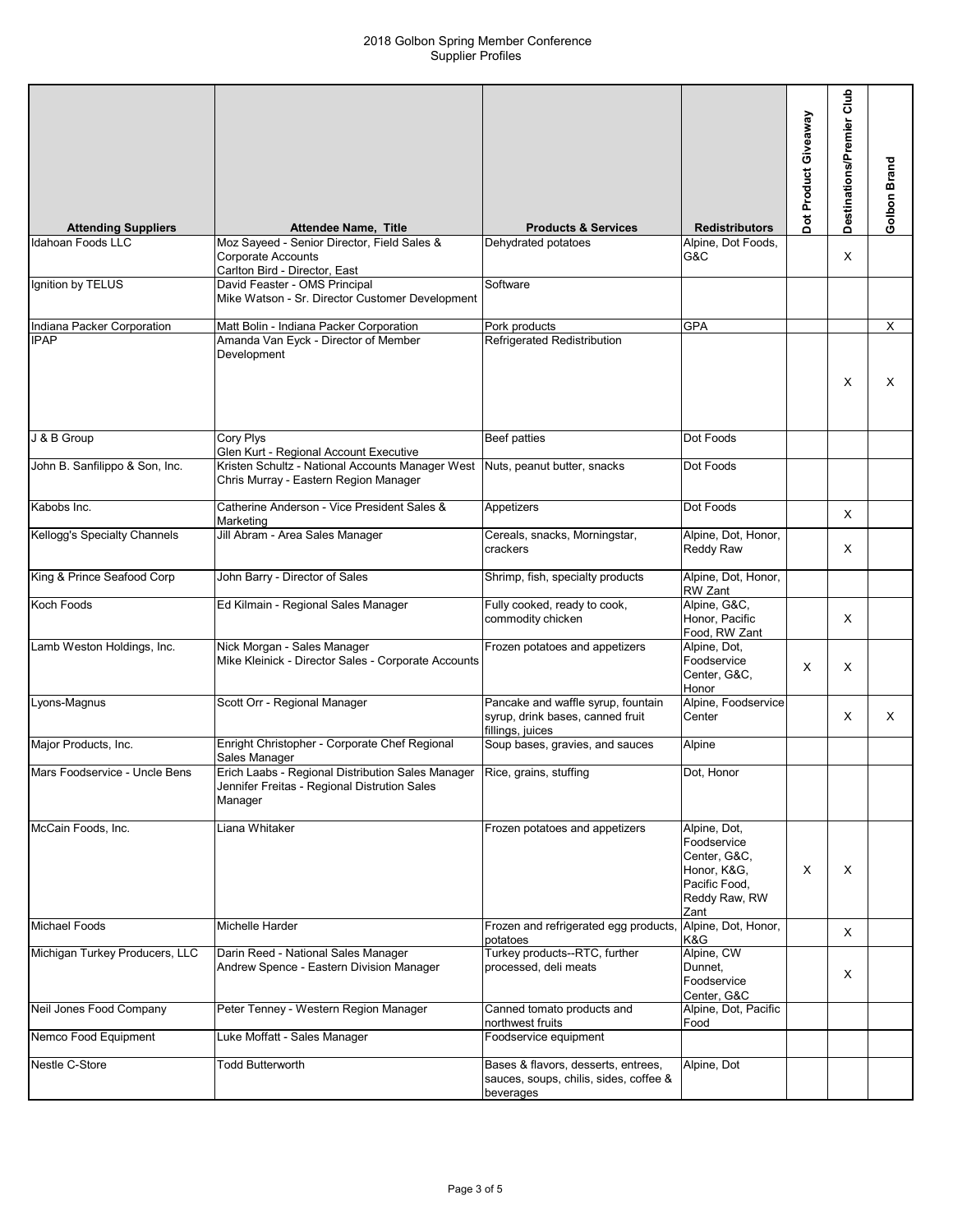| <b>Attending Suppliers</b>                  | <b>Attendee Name, Title</b>                                                                                           | <b>Products &amp; Services</b>                                                                                                                                                                                                                                                                                          | <b>Redistributors</b>                                                       | Dot Product Giveaway | Club<br>Destinations/Premier | Golbon Brand |
|---------------------------------------------|-----------------------------------------------------------------------------------------------------------------------|-------------------------------------------------------------------------------------------------------------------------------------------------------------------------------------------------------------------------------------------------------------------------------------------------------------------------|-----------------------------------------------------------------------------|----------------------|------------------------------|--------------|
| Norpac Foods, Inc.                          | Chris Hoot                                                                                                            | Frozen fruits and vegetables, frozen                                                                                                                                                                                                                                                                                    | Alpine, CW                                                                  |                      |                              |              |
|                                             |                                                                                                                       | soups (Soup Supreme), frozen<br>Grande Classics, Pasta Perfect, stir<br>fry, fruit toppings, beverage mix,<br>roasted vegetables, roasted potatoes,<br>sides, vegetables w/sauce, vegetable<br>specialties and value-added                                                                                              | Dunnet, G&C,<br>Honor, Pacific<br>Food, Reddy Raw                           |                      |                              |              |
| Pasta Montana, LLC                          | Jeffrey Root - National Sales Manager                                                                                 | Dry Pasta                                                                                                                                                                                                                                                                                                               | Dot                                                                         |                      |                              |              |
| Pepper                                      | Amanda Duran - Business Development<br>John Minch - Business Development<br>Erin Graham - VP of Operations & Strategy | Software to place orders,<br>communicate with suppliers, and<br>track buying costs                                                                                                                                                                                                                                      |                                                                             |                      |                              |              |
| Pilgrim's                                   | John Krezanosky - Sr Director Sales                                                                                   | Poultry                                                                                                                                                                                                                                                                                                                 | Alpine, Dot,<br>Foodservice<br>Center, G&C.<br>Honor, RW Zant,<br>Reddy Raw |                      |                              |              |
| ProCat Distribution Technologies            | Steve Stomel - Founder & CEO                                                                                          | Turnkey state-of-the-art technology<br>for warehousing operations                                                                                                                                                                                                                                                       |                                                                             |                      |                              |              |
| <b>Producers Rice Mill</b>                  | Danny Schaffner - Marketing Associate<br>Gary Reifeiss - VP Marketing & Sales                                         | Rice, rice mixes                                                                                                                                                                                                                                                                                                        | Dot Foods                                                                   |                      |                              | $\times$     |
| R <sub>3</sub> , LLC                        | David Lind - Direct, National Accounts                                                                                | Paper and disposable non-foods<br>redistribution                                                                                                                                                                                                                                                                        |                                                                             |                      |                              |              |
| R.J. Schinner Co.                           | Skeet Holman - Vice President                                                                                         | Redistributor                                                                                                                                                                                                                                                                                                           |                                                                             |                      |                              |              |
| RDA Advantage Marketing<br>Associates       | Roger Needles - Callico                                                                                               | Non-foods redistributing group.<br>OmniSource, Huff United, Callico,<br>Diamond Paper, Forman, Inc., GF<br>Lasswell, Sheppard, The Walco<br>Organization, Advantage<br>Maintenance Products                                                                                                                             |                                                                             |                      |                              |              |
| Red Diamond, Inc.                           | Steve Chain - SVP                                                                                                     | Coffe & Tea                                                                                                                                                                                                                                                                                                             | Dot Foods                                                                   |                      |                              |              |
| Red Gold, LLC                               | Dallas Harrison - National Sales Manager<br>Kelsi Fullenkamp                                                          | Canned tomato produts, portion<br>control ketchup                                                                                                                                                                                                                                                                       | Foodservice<br>Center, G&C                                                  |                      | X                            | $\times$     |
| Reddy Raw & Affiliated Companies            | Laura Anzalone - Director of Sales<br>Tom O'Leary - Director of Sales                                                 | Redistributor                                                                                                                                                                                                                                                                                                           |                                                                             |                      |                              |              |
| <b>Rich Products</b>                        | Scott Olson                                                                                                           | Frozen items, Farm Rich appetizers,<br>Rich Seapack, shrimp baskets, pie<br>shells, breads, sweet, roll, pizza<br>dough, ready-to-bake pies, dairy<br>toppings, glazes, icings, fillings;<br>baked, par-baked, and ready-to-bake<br>desserts; real fruit concentrates and<br>drink mixer; chicken, pork and beef<br>BBQ | CW Dunnet, Dot,<br>Foodservice<br>Center, Reddy Raw                         |                      |                              |              |
| Royal Cup, Inc.                             | Ted Ratto - Sales Director                                                                                            | Coffee                                                                                                                                                                                                                                                                                                                  |                                                                             |                      |                              |              |
| <b>Ruiz Foods</b>                           | Tom Tipton - Western Regional Manager<br>Karen Replogle<br>Annette Leech                                              | Frozen burritos, Tornados and other<br>Mexican entrees and appetizers                                                                                                                                                                                                                                                   | Alpine, Dot, K&G                                                            |                      | Χ                            |              |
| Savings4Members                             | Katie Ladd - Savings Consultant                                                                                       | Operational cost savings                                                                                                                                                                                                                                                                                                |                                                                             |                      |                              |              |
| Savings4Members - CardConnect<br><b>AIP</b> | Dave Josephson - Business Development                                                                                 | Advanced payment solutions                                                                                                                                                                                                                                                                                              |                                                                             |                      |                              |              |
| Savings4Members - T-Moble                   | Paola Moseley - Strategic Account Manager GPO<br>Sarah Ward - Sr Program Manager                                      | Cell phone services                                                                                                                                                                                                                                                                                                     |                                                                             |                      |                              |              |
| Savings4Members - UniFirst                  | Ralph Marshall - National Accounts Services                                                                           | Rental work wear, water-wash and<br>delivery service                                                                                                                                                                                                                                                                    |                                                                             |                      |                              |              |
| Savings4Members - WEX                       | James Pivo - Manager-Inside Sales<br>Scott Wentzell - Client Relationship Manager                                     | Fuel card, driver monitor, fleet<br>monitor                                                                                                                                                                                                                                                                             |                                                                             |                      |                              |              |